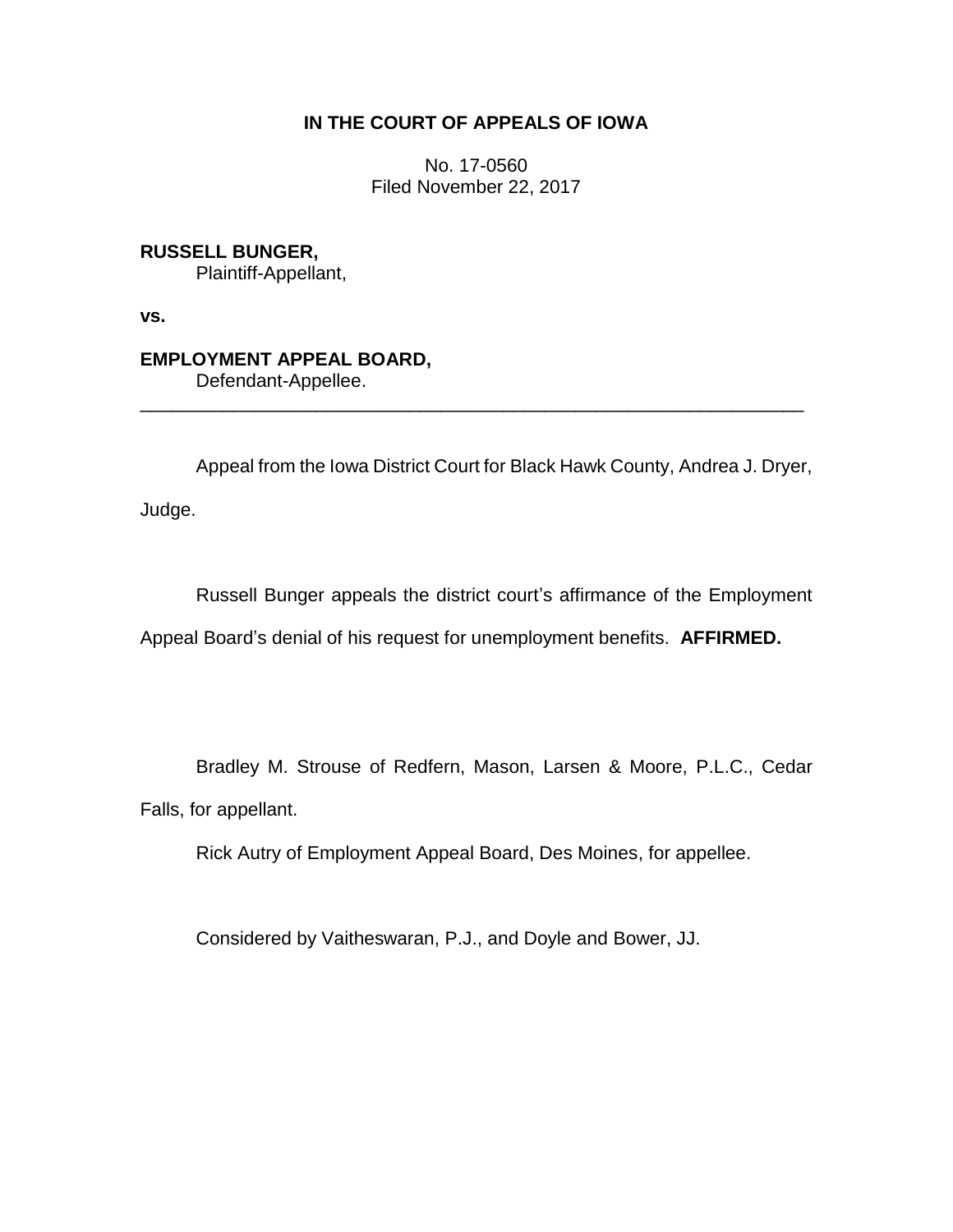### **VAITHESWARAN, Presiding Judge.**

Russell Bunger sought judicial review of an Employment Appeal Board decision denying his claim for unemployment compensation benefits after determining he voluntary quit without good cause attributable to the employer. The district court affirmed the agency decision. This appeal followed.

### *I. Agency Decision*

An administrative law judge found that Bunger worked as a part-time "sandwich artist." After his last day of work on July 12, 2013, "his availability changed." Bunger moved from Fort Dodge to Cedar Falls to attend college and "requested to be scheduled one day a month" thereafter. The ALJ further found:

[T]he employer scheduled him for one day in August 2013, but he was a no-call/no-show. The employer never heard from the claimant after July 12, 2013, until after he filed his claim for unemployment insurance benefits effective January 5, 2014. The claimant admitted that he never contacted the employer after his last work day, because he was waiting for [the] co-manager . . . to contact him when she had work available.

The ALJ made the following determination:

The evidence in this case establishes that the claimant initiated the separation of employment. If he truly wanted to continue working, it was his duty to contact the employer to get on the schedule. Quitting to relocate and/or to go to school is presumed to be a voluntary separation without good cause attributable to the employer. *See* 871 IAC 24.25(2) and (26).

In a final agency decision, a majority of the Employment Appeal Board affirmed

the decision in its entirety.

## *II. Analysis*

Bunger takes issue with the agency's fact findings and its determination that

he voluntarily quit without good cause attributable to the employer. Our review of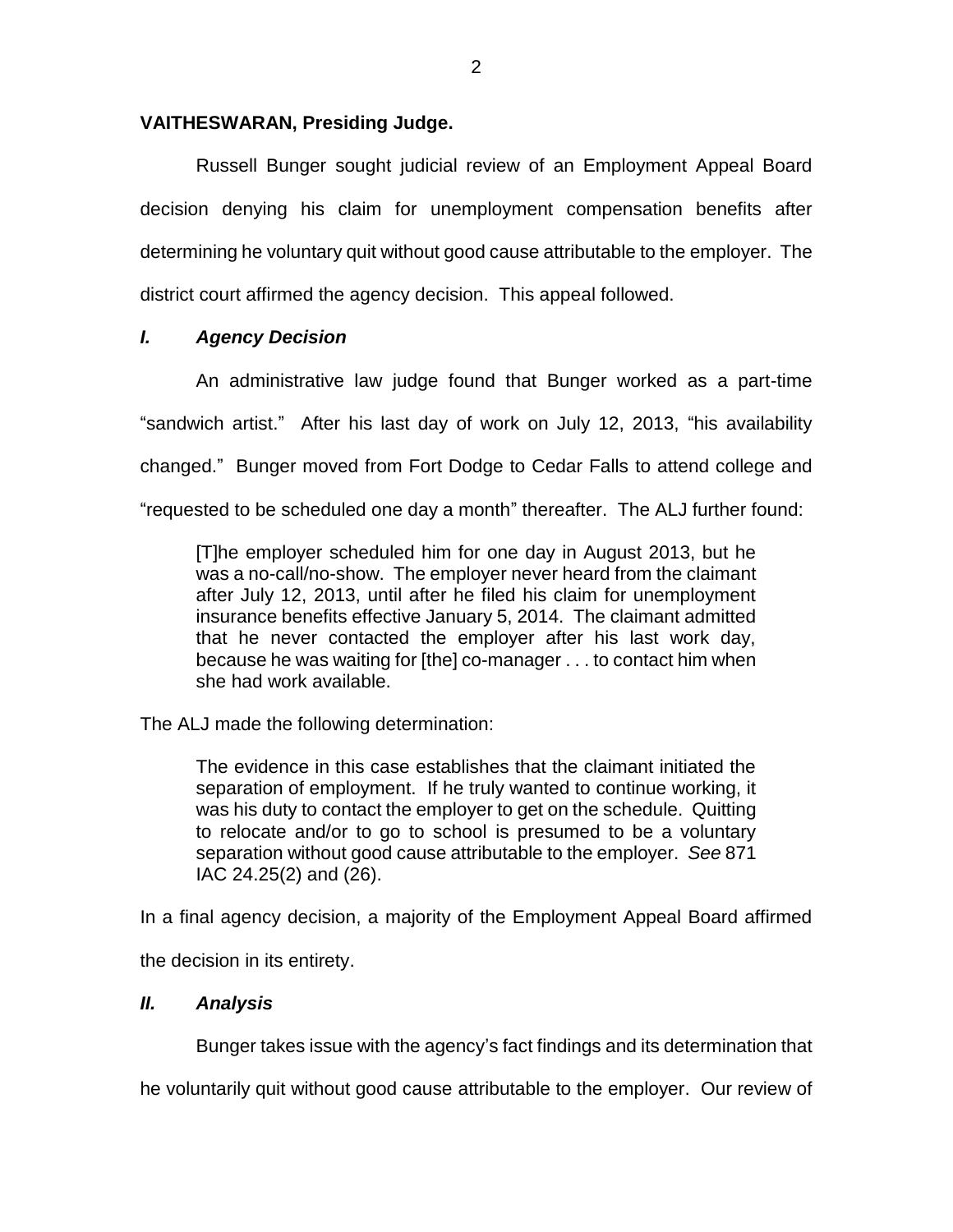the fact findings is for substantial evidence. *See* Iowa Code § 17A.19(10)(f) (2014). We review the Employment Appeal Board's application of law to fact to determine whether it is "irrational, illogical, or wholly unjustifiable." *Id*. § 17A.19(10)(m).

There is no dispute that Bunger left Fort Dodge for college and his last day of work was July 12, 2013. There also is no real dispute that the employer scheduled Bunger to work in August and Bunger did not appear for work.<sup>1</sup> Finally, it is undisputed Bunger failed to contact his employer to check on his work schedule after July 2013.

The only real dispute centers on whether Bunger was to be personally contacted by the employer about shift postings. Bunger testified he stopped in every weekend to check on his schedule but it was the employer's practice to phone or text him about the days he was to work and he did not receive this type of communication with respect to the August schedule. The employer, in contrast, stated it was not "[the employer's] responsibility to call [Bunger] and tell him when he is scheduled. It's [Bunger's] responsibility to stop in and/or call the store and check to see when he works." The agency accepted the employer's testimony on this score. This was its prerogative. *See Simon Seeding & Sod, Inc. v. Dubuque Human Rights Comm'n*, 895 N.W.2d 446, 468 (Iowa 2017) ("The law is wellsettled. It is the agency's duty as the trier of fact to determine the credibility of the witnesses, weigh the evidence, and decide the facts in issue." (citations omitted))*;*

 $\overline{a}$ 

 $1$  Although the employer did not provide a hard copy of the work schedule listing Bunger in August and Bunger implies the employer never really scheduled him, he did not furnish any evidence to controvert the agency finding that he was scheduled to work a shift in August.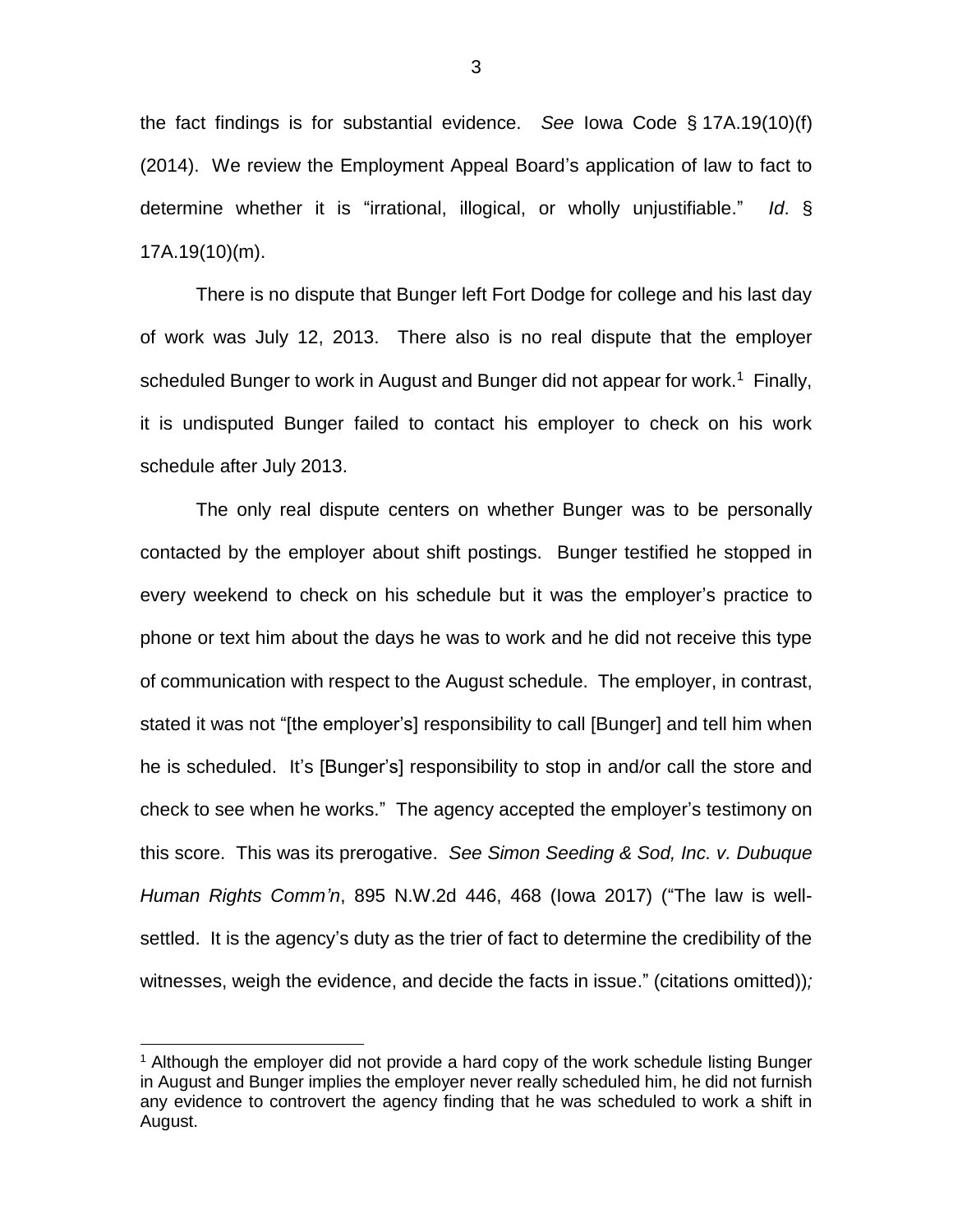*Mosher v. Dep't of Inspections & Appeals*, 671 N.W.2d 501, 508 (Iowa 2003) ("An agency's decision does not lack substantial evidence because inconsistent conclusions may be drawn from the same evidence." (citation omitted)).

Bunger nonetheless argues the agency failed to consider his "inten[t] to maintain his employment" and his employer's "inten[t] to continue scheduling him." This may well have been the intent of both on Bunger's last day of work, but the agency discerned a contrary intent after that date. The record supports the agency findings. When Bunger did not appear for his scheduled shift in August and did not contact the employer, the employer surmised he quit and stopped putting him on the schedule. Substantial evidence supports the agency's fact findings.

We turn to the agency's application of law to fact. Our unemployment compensation law states, "An individual shall be disqualified for benefits . . . [i]f the individual has left work voluntarily without good cause attributable to the individual's employer, if so found by the department." Iowa Code § 96.5(1). "[A] voluntary quit as a matter of law requires a volitional act on the part of the employee." *Irving v. Emp't Appeal Bd.*, 883 N.W.2d 179, 209 (Iowa 2016). Bunger argues the agency relied on his failure to act and any disqualification for "*failing to act . . .* renders the volitional act requirement meaningless and contrary to both law and the policy goals related to Iowa's unemployment protection system."

True, Bunger's non-appearance for his August shift and his lack of initiative in calling his employer could be deemed a failure to act. But, as the court stated in *Irving*, "the volitional act of refusing to" do something may "be considered a voluntary quit." *Id.* The agency essentially determined that Bunger's failure to make contact with the employer in August, September, October, November,

4